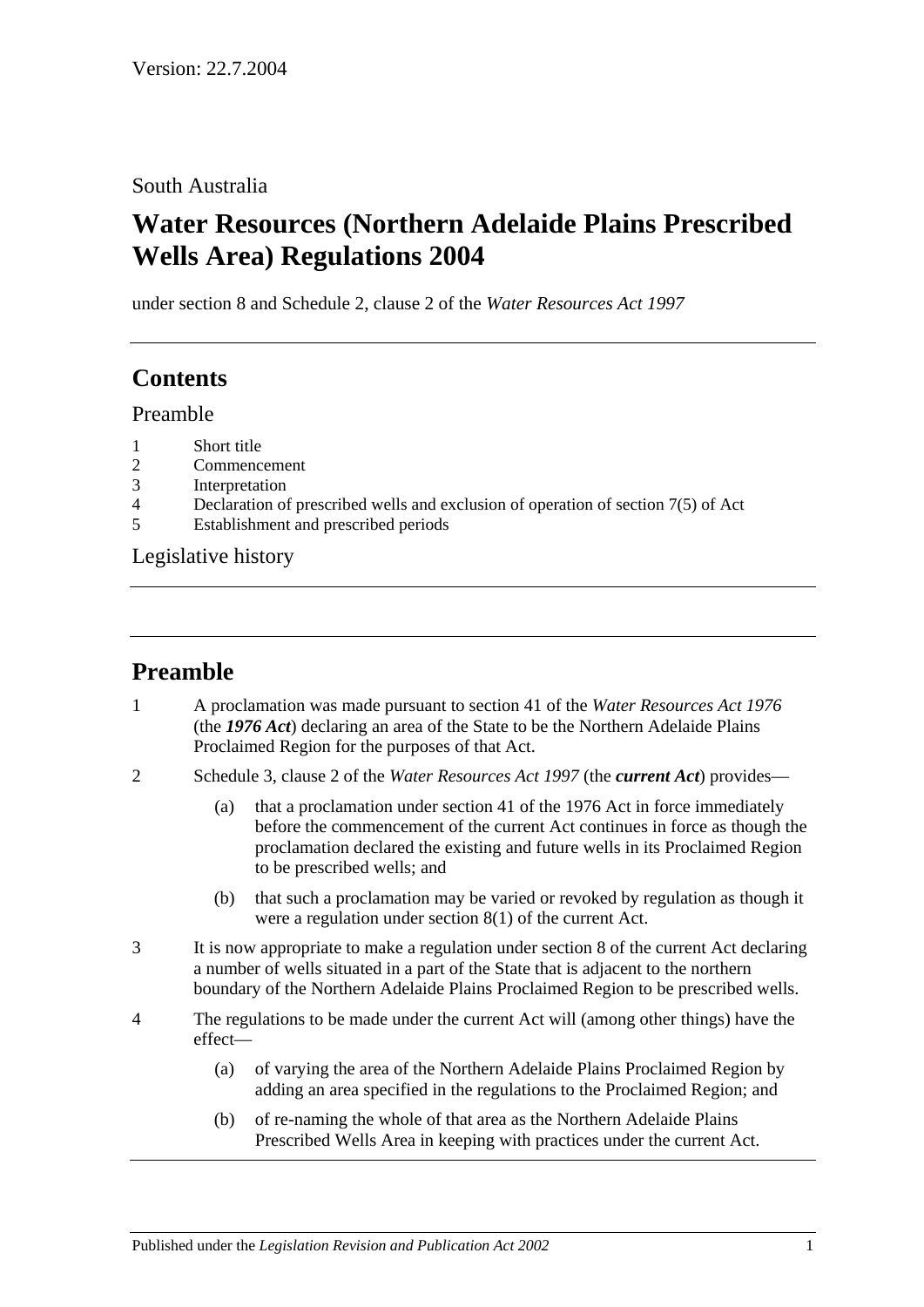#### <span id="page-1-0"></span>**1—Short title**

These regulations may be cited as the *Water Resources (Northern Adelaide Plains Prescribed Wells Area) Regulations 2004*.

#### <span id="page-1-1"></span>**2—Commencement**

These regulations come into operation on the day on which they are made.

#### <span id="page-1-2"></span>**3—Interpretation**

In these regulations—

*Act* means the *[Water Resources Act](http://www.legislation.sa.gov.au/index.aspx?action=legref&type=act&legtitle=Water%20Resources%20Act%201997) 1997*;

*Kangaroo Flat Area* means the area marked "Kangaroo Flat Area" bounded by the bold black line on GRO Plan No 45/2000;

*Northern Adelaide Plains Prescribed Wells Area* means—

- (a) the Northern Adelaide Plains Proclaimed Region; and
- (b) the Kangaroo Flat Area,

being the area bounded by the bold black line on GRO Plan No 429/2003;

*Northern Adelaide Plains Proclaimed Region* means that area of the State declared by proclamation under section 41 of the *[Water Resources Act 1976](http://www.legislation.sa.gov.au/index.aspx?action=legref&type=act&legtitle=Water%20Resources%20Act%201976)* to be the Northern Adelaide Plains Proclaimed Region (*Gazette 13.5.1976 p2459*).

### <span id="page-1-3"></span>**4—Declaration of prescribed wells and exclusion of operation of section 7(5) of Act**

- (1) Pursuant to section 8 of the Act, wells situated in the Northern Adelaide Plains Prescribed Wells Area and wells drilled in that Area after the commencement of these regulations are declared to be prescribed wells.
- (2) Pursuant to section 7(6) of the Act, the operation of section 7(5) of the Act is excluded in relation to any such prescribed well.

#### <span id="page-1-4"></span>**5—Establishment and prescribed periods**

For the purposes of section 36 of the Act—

- (a) the establishment period in relation to the Kangaroo Flat Area of the Northern Adelaide Plains Prescribed Wells Area commenced on 1 July 1998 and ended at the commencement of the prescribed period; and
- (b) the prescribed period in relation to the Kangaroo Flat Area of the Northern Adelaide Plains Prescribed Wells Area commenced on 13 June 2002 and will end on 31 December 2006.

**Note—**

Section 36 has no purpose in respect of that part of the Northern Adelaide Plains Prescribed Wells Area that is the Northern Adelaide Plains Proclaimed Region.